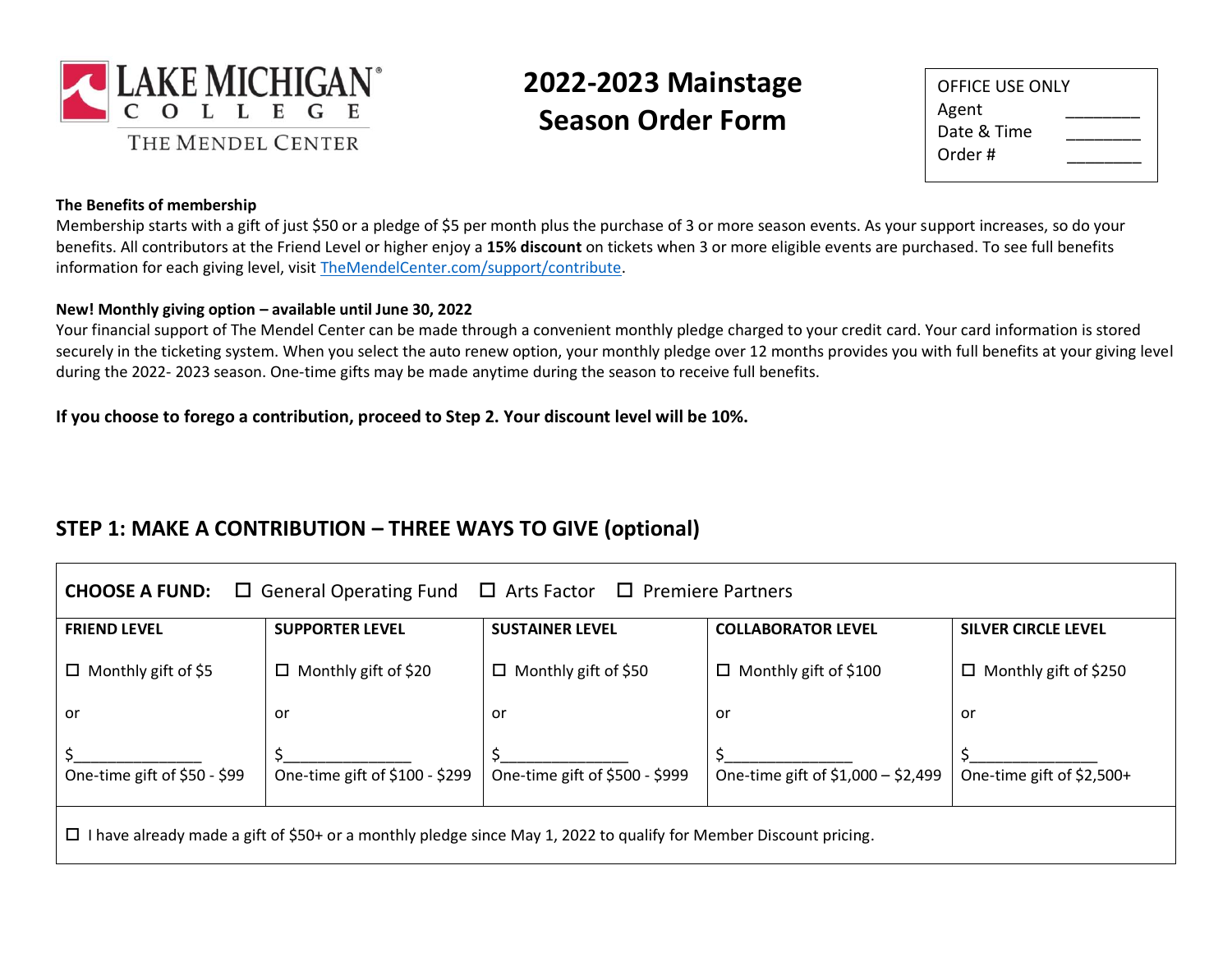## **STEP 2: SELECT YOUR TICKETS**

- If you already hold tickets to Henry Winkler, The Honorable Malcolm Turnbull, or "Weird Al" Yankovic, those count toward your 3-show minimum to receive the discounts listed below.
- If you make a contribution of either a \$50+ one-time gift or a monthly gift of \$5 or more, use the Member Discount prices.

| Date and Time                            | Event                                                            | <b>3-show Discount</b><br>10% off where applicable |       |       |       |       | <b>Member Discount</b> | 15% off where applicable | <b>Number</b><br>of Tickets | <b>Subtotal</b> |  |
|------------------------------------------|------------------------------------------------------------------|----------------------------------------------------|-------|-------|-------|-------|------------------------|--------------------------|-----------------------------|-----------------|--|
| <b>MUSIC PLUS SERIES</b>                 |                                                                  |                                                    |       |       |       |       |                        |                          |                             |                 |  |
| 8:00 pm Saturday<br>September 24, 2022   | Hotel California: A Salute to the Eagles                         | 57                                                 | 48    | 39    | 30    | 54    | 45.50                  | 37                       | 28.50                       |                 |  |
| 7:00 pm Sunday<br>December 18, 2022      | A Motown Christmas                                               | 52.50                                              | 43.50 | 34.50 | 25.50 | 49.75 | 41.25                  | 32.75                    | 24.25                       |                 |  |
|                                          | Winter Delights with Shining Star                                |                                                    |       | 21    |       |       |                        | 20                       |                             |                 |  |
|                                          | Add Pkg: Wine 6 pm & Chocolate 7 pm                              |                                                    |       | 20    |       |       |                        | 20                       |                             |                 |  |
|                                          | Add Pkg: Chocolate 6 pm & Wine 7 pm                              |                                                    |       | 20    |       |       |                        | 20                       |                             |                 |  |
| 8:00 pm Saturday                         | Add: Wine 6 pm ONLY                                              |                                                    |       | 15    |       |       |                        | 15                       |                             |                 |  |
| February 25, 2023<br>Add: Wine 7 pm ONLY |                                                                  |                                                    |       | 15    |       |       |                        | 15                       |                             |                 |  |
|                                          | Add: Chocolate 6 pm ONLY                                         | 15                                                 |       |       |       |       |                        | 15                       |                             |                 |  |
|                                          | Add: Chocolate 7 pm ONLY                                         | 15                                                 |       |       |       |       |                        | 15                       |                             |                 |  |
| <b>NATIONAL GEOGRAPHIC LIVE SERIES</b>   |                                                                  |                                                    |       |       |       |       |                        |                          |                             |                 |  |
| 7:00 pm Saturday<br>October 15, 2022     | Where the Wild Things Live<br>with Vincent J. Musi, Photographer | 48                                                 | 39    | 34.50 | 30    | 45.50 | 37                     | 32.75                    | 28.50                       |                 |  |
| 7:00 pm Friday                           | Greenwood: A Century of Resilience                               |                                                    |       |       |       |       |                        |                          |                             |                 |  |
| February 10, 2023                        | with Alicia Odewale, African Diaspora Archaeologist              | 48                                                 | 39    | 34.50 | 30    | 45.50 | 37                     | 32.75                    | 28.50                       |                 |  |
| 7:00 pm Saturday<br>April 29, 2023       | Improbable Ascent<br>with Maureen Beck, Paraclimber              | 48                                                 | 39    | 34.50 | 30    | 45.50 | 37                     | 32.75                    | 28.50                       |                 |  |
| <b>DISCOVERY SERIES</b>                  |                                                                  |                                                    |       |       |       |       |                        |                          |                             |                 |  |
| 7:00 pm Saturday<br>November 5, 2022     | Catapult: Magic Shadows                                          | 39                                                 | 30    | 25.50 | 21    | 37    | 28.50                  | 24.25                    | 20                          |                 |  |
| 2:00 pm Sunday                           | Disney's Winnie the Pooh: The New Musical Stage<br>Adaptation    | 48                                                 | 39    | 34.50 | 30    | 45.50 | 37                     | 32.75                    | 28.50                       |                 |  |
|                                          | January 22, 2023<br>30<br>Add: VIP Experience                    |                                                    |       |       |       | 30    |                        |                          |                             |                 |  |
| 2:00 pm Saturday<br>April 22, 2023       | The Perondi's Stunt Dog Experience                               | 39                                                 | 30    | 25.50 | 21    | 37    | 28.50                  | 24.25                    | 20                          |                 |  |
| 6:00 pm Saturday<br>April 22, 2023       | The Perondi's Stunt Dog Experience                               | 39                                                 | 30    | 25.50 | 21    | 37    | 28.50                  | 24.25                    | 20                          |                 |  |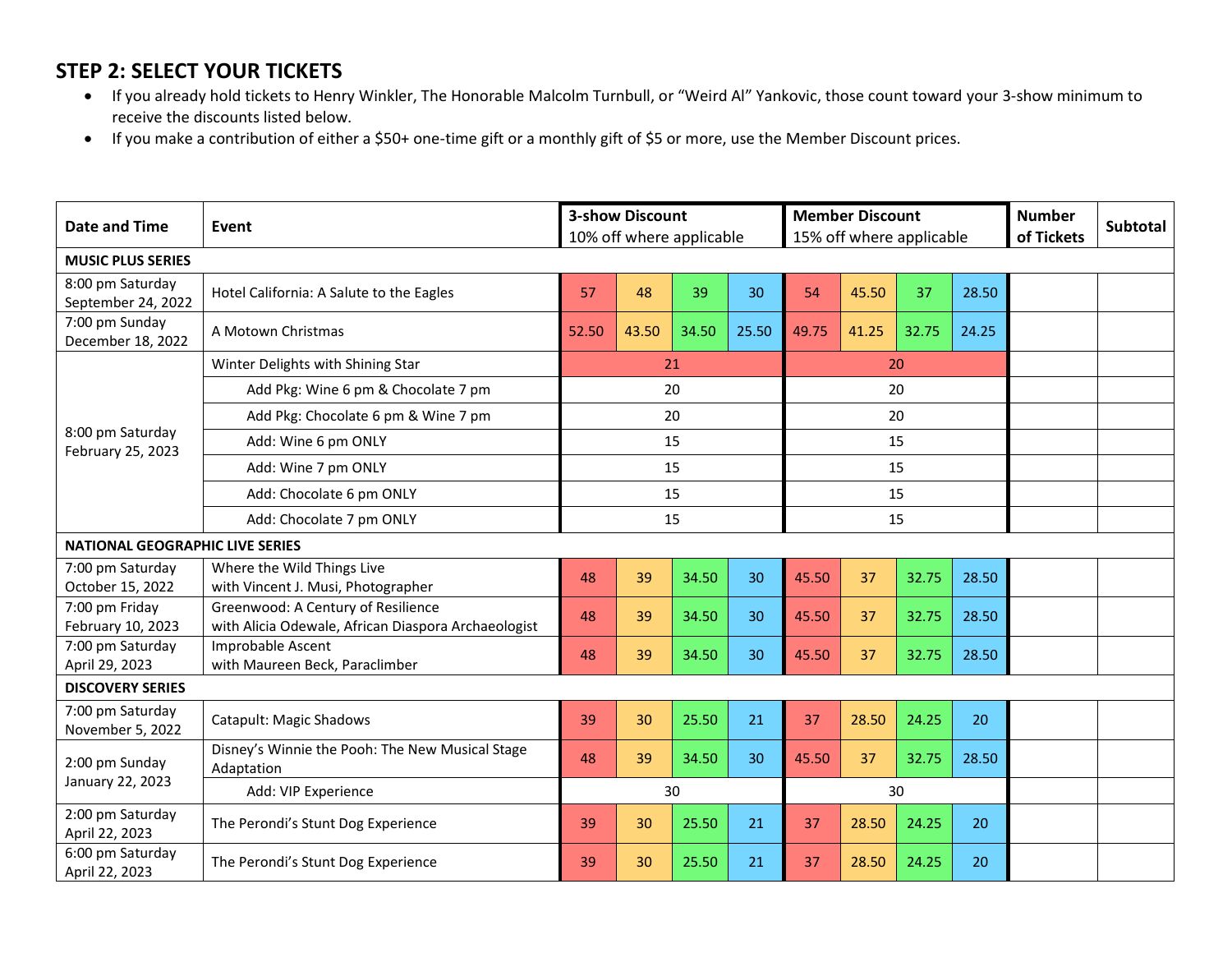| <b>SPEAKER SERIES</b>              |                                                                                     |                                                                            |          |            |                |       |       |       |       |  |
|------------------------------------|-------------------------------------------------------------------------------------|----------------------------------------------------------------------------|----------|------------|----------------|-------|-------|-------|-------|--|
| 7:30pm Thursday                    | The Honorable Malcolm Turnbull                                                      | 75                                                                         | 75       | 57         | 48             | 71    | 71    | 54    | 45.50 |  |
| September 15, 2022                 | $\Box$ Vegetarian<br>Add: Dinner 5:30 pm                                            |                                                                            |          | 25         |                |       |       | 25    |       |  |
| 7:30pm Tuesday                     | Henry Winkler                                                                       | 75                                                                         | 75       | 57         | 48             | 71    | 71    | 54    | 45.50 |  |
| November 8, 2022                   | $\Box$ Vegetarian<br>Add: Dinner 5:30 pm                                            |                                                                            |          | 25         |                |       | 25    |       |       |  |
| 7:30pm Thursday                    | Colorization: One Hundred Years of Black Films in a<br>White World with Wil Haygood | 57                                                                         | 48       | 39         | 30             | 54    | 45.50 | 37    | 28.50 |  |
| January 19, 2023                   | $\Box$ Vegetarian<br>Add: Dinner 5:30 pm                                            |                                                                            | 25<br>25 |            |                |       |       |       |       |  |
| <b>SPECIAL ENGAGEMENTS</b>         |                                                                                     |                                                                            |          |            |                |       |       |       |       |  |
| 8:00 pm Friday                     | "Weird Al" Yankovic – The Unfortunate Return of the                                 | 81.30                                                                      | 67.80    | 54.30      | 40.80          | 76.95 | 64.20 | 51.45 | 38.70 |  |
| August 26, 2022                    | Ridiculously Ill-Advised Vanity Tour                                                | There are a limited number of VIP tickets. Contact Box Office to purchase. |          |            |                |       |       |       |       |  |
| 7:00 pm Sunday                     | The Rocky Horror Picture Show: The 47th Anniversary<br>Spectacular Tour             | 61.50                                                                      | 52.50    | 43.50      | 34.50          | 58.25 | 49.75 | 41.25 | 32.75 |  |
| October 16, 2022                   | Add: VIP Experience                                                                 |                                                                            |          | 100<br>100 |                |       |       |       |       |  |
| 6:00 pm Sunday<br>October 30, 2022 | The Price is Right Live™                                                            | 52.50<br>43.50                                                             |          |            | 49.75<br>41.25 |       |       |       |       |  |
| 7:00 pm Tuesday<br>March 14, 2023  | When "No" Leads to Innovation with Debbie Sterling                                  | 57                                                                         | 48       | 39         | 30             | 54    | 45.50 | 37    | 28.50 |  |
| 7:30 pm Sunday<br>April 30, 2023   | The Righteous Brothers                                                              | 61.50                                                                      | 52.50    | 43.50      | 35.50          | 58.25 | 49.75 | 41.25 | 32.75 |  |

Prices listed above are inclusive of discounts and facility fees where applicable. Discounts may not apply to special engagements. Series discounts cannot be used in conjunction with other discounts and are not retroactive. Discounts do not apply to facility fees. Free performances and pre-show events such as workshops and VIP Experiences do not count toward the number of shows needed for series discount level. Performances, dates, times, programming, and prices subject to change. All sales are final.

| <b>SEATING PREFERENCE</b>                                                     | <b>DELIVERY METHOD</b>                                                   |
|-------------------------------------------------------------------------------|--------------------------------------------------------------------------|
| My favorite seats numbers (optional):                                         | $\Box$ E-ticket/print-at-home (must provide valid email)                 |
| I prefer to be (choose one, even if you provided seat numbers above):         | $\Box$ Will call                                                         |
| $\square$ Best available in the selected price level                          |                                                                          |
| $\Box$ Closer to the stage                                                    | $\Box$ Mail via USPS (must provide valid address) – add \$5 to total due |
| $\Box$ More centered                                                          |                                                                          |
| $\Box$ Must have aisle seat                                                   |                                                                          |
| $\Box$ Handicap-accessible seating                                            |                                                                          |
|                                                                               |                                                                          |
| If your favorite seats are not located within the price level you chose for a |                                                                          |
| given show, we will contact you before making any changes to your total due.  |                                                                          |
|                                                                               |                                                                          |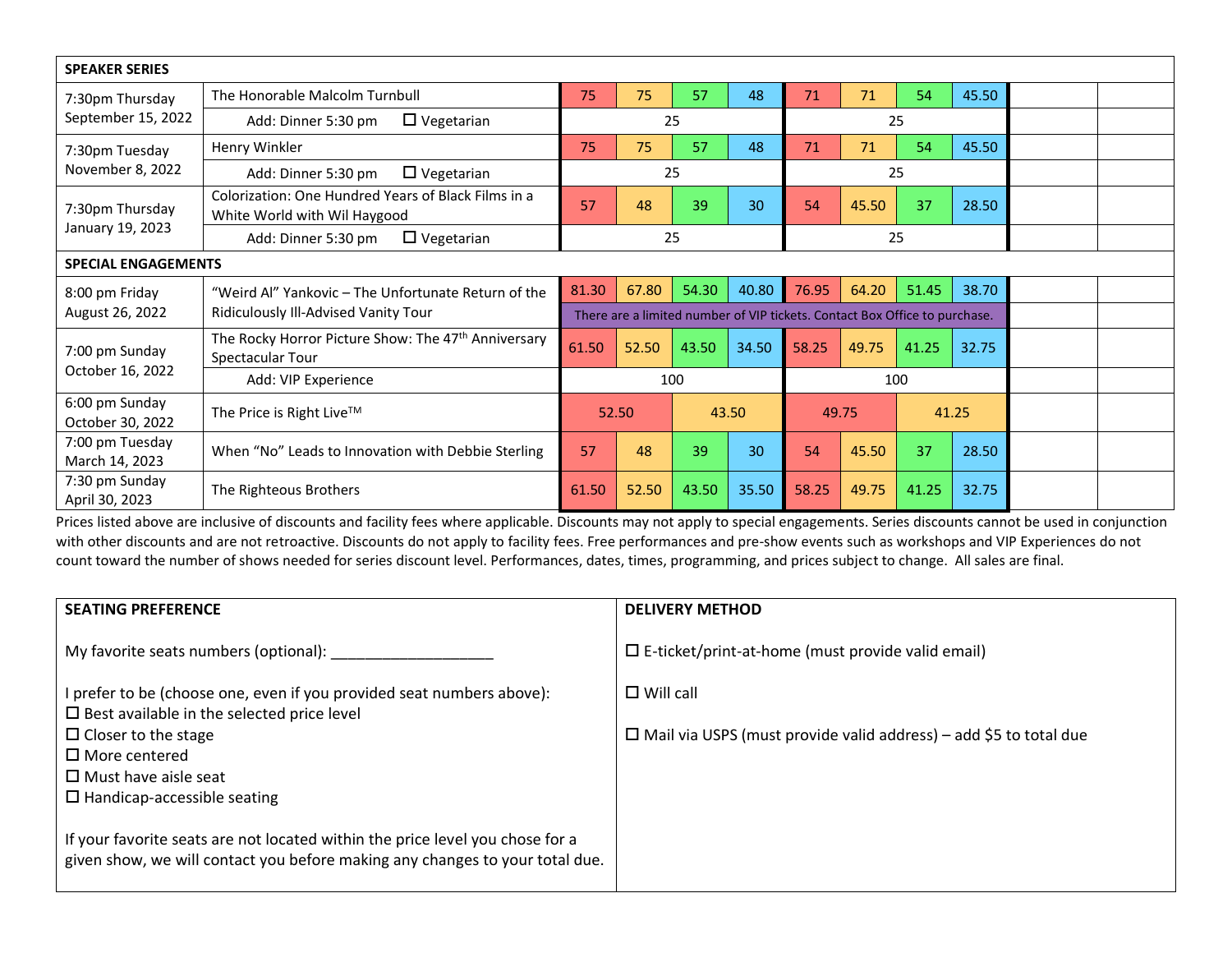### **STEP 3: CHECK OUT – Mail or drop off your completed form to:** The Mendel Center at Lake Michigan College 2755 E Napier Ave, Benton Harbor, MI 49022

<u> 1980 - Johann Barnett, fransk politik (d. 1980)</u>

#### **CALCULATE YOUR TOTAL**

| One-time gift                                |  |
|----------------------------------------------|--|
| First month of 12-month pledge               |  |
| Ticket order                                 |  |
| \$5 USPS ticket delivery (if selected above) |  |
| <b>TOTAL DUE TODAY</b>                       |  |

#### **CONTACT INFORMATION**

| Name                    |                                                      |  |                                     |
|-------------------------|------------------------------------------------------|--|-------------------------------------|
| Address                 |                                                      |  |                                     |
|                         |                                                      |  |                                     |
| Phone                   |                                                      |  |                                     |
| Email                   |                                                      |  |                                     |
| <b>GIFT RECOGNITION</b> |                                                      |  |                                     |
|                         | Recognize me as <b>Exercise 2018 Recognize me as</b> |  | or $\Box$ I/We wish to be anonymous |

In honor of \_\_\_\_\_\_\_\_\_\_\_\_\_\_\_\_\_\_\_\_\_\_\_\_\_\_\_\_\_\_\_\_\_\_\_\_\_\_\_\_\_\_\_\_

In memory of \_\_\_\_\_\_\_\_\_\_\_\_\_\_\_\_\_\_\_\_\_\_\_\_\_\_\_\_\_\_\_\_\_\_\_\_\_\_\_\_\_\_